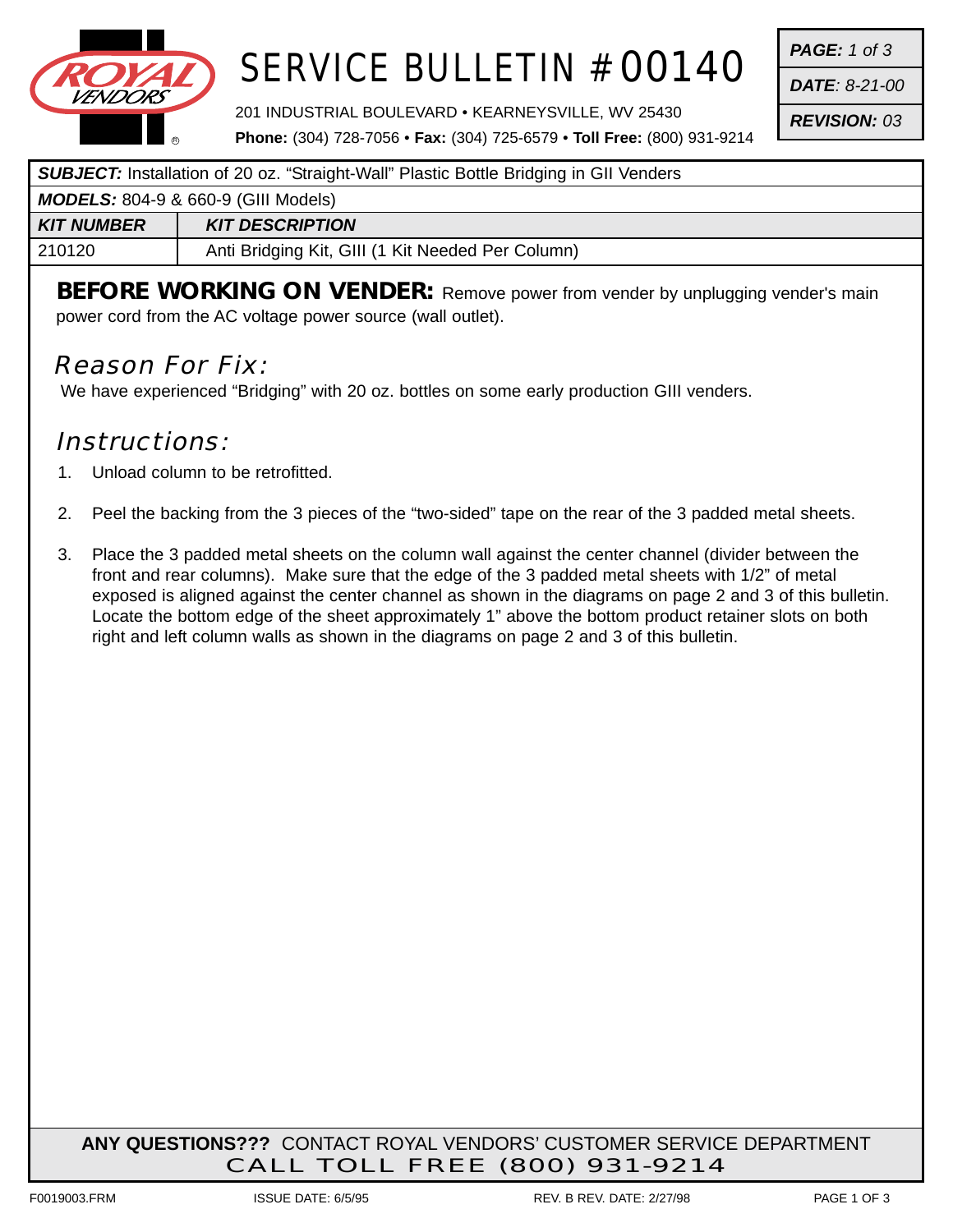

# SERVICE BULLETIN # 00140

201 INDUSTRIAL BOULEVARD • KEARNEYSVILLE, WV 25430 **Phone:** (304) 728-7056 • **Fax:** (304) 725-6579 • **Toll Free:** (800) 931-9214 *PAGE: 2 of 3*

*DATE: 8-21-00*

*REVISION: 03*



**ANY QUESTIONS???** CONTACT ROYAL VENDORS' CUSTOMER SERVICE DEPARTMENT CALL TOLL FREE (800) 931-9214